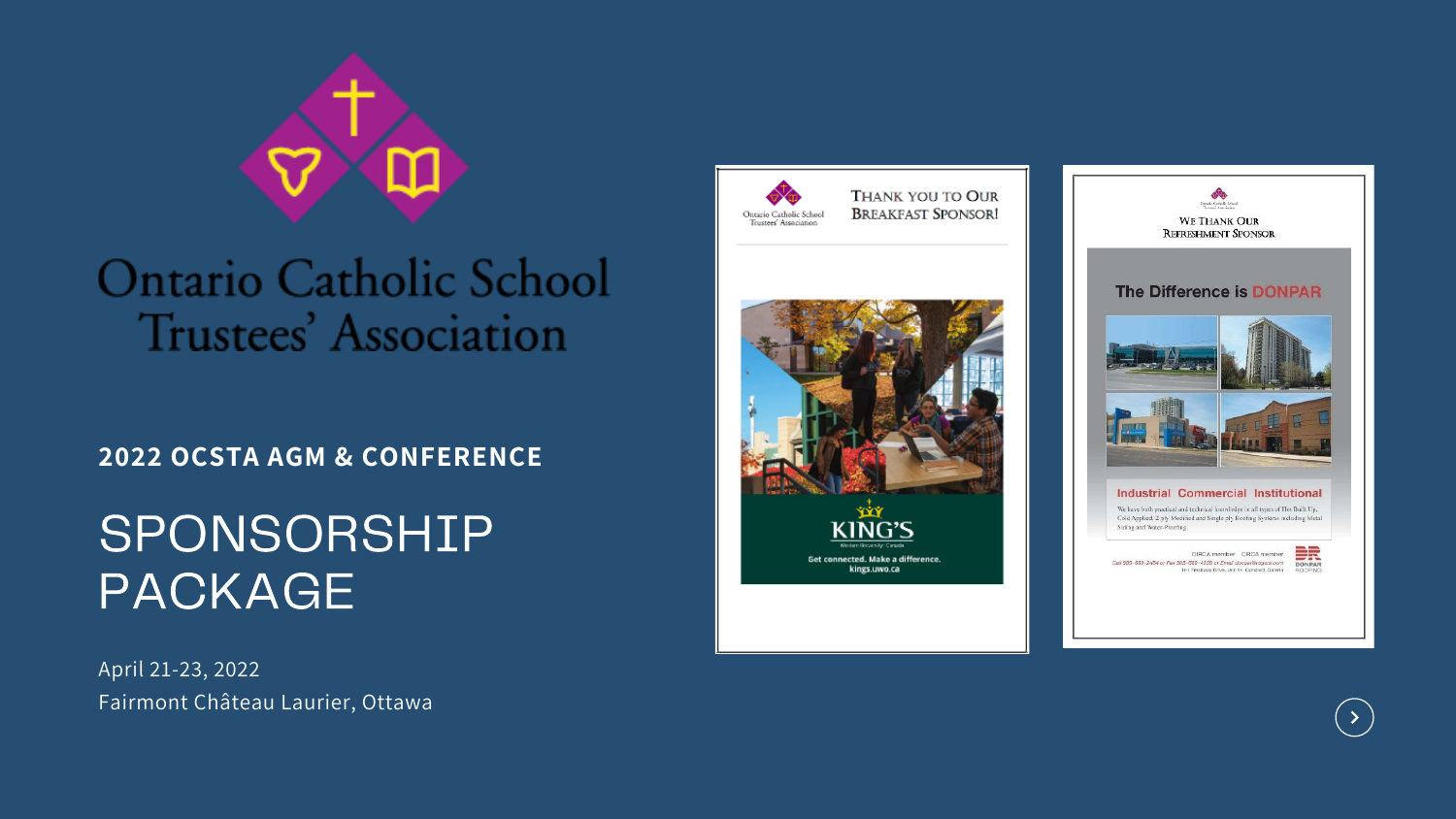- **Annual Dinner & Reception**
	- **-Superior signage**
	- **-Pre-presentation screen highlight of logo**
	- **-Two complimentary tickets to the Annual Dinner & Reception**
- **Superior signage in reception area (duration of event)**
- **Special mention during AGM & Conference**
- **Table top display option (April 21, 3:00 p.m. - April 23, 11:00 a.m.)**
- **OCSTA sponsor board listing (duration of event)**
- **OCSTA website - corporate identity (one year duration)**

- **Written profile (up to 200 words) in OCSTA newsletter. Distribution: all** 1. **trustees, senior board staff, MPPs, media**
- **Exclusive signage & mention at OCSTA's Catholic Trustees Seminar - January** 2. **14-15, 2022**



# **TITLE - \$6000 EXCLUSIVE EXPOSURE - Limited to One Sponsor**

### **Bonuses - deadline: December 17, 2021**

# Sponsor Levels & Benefits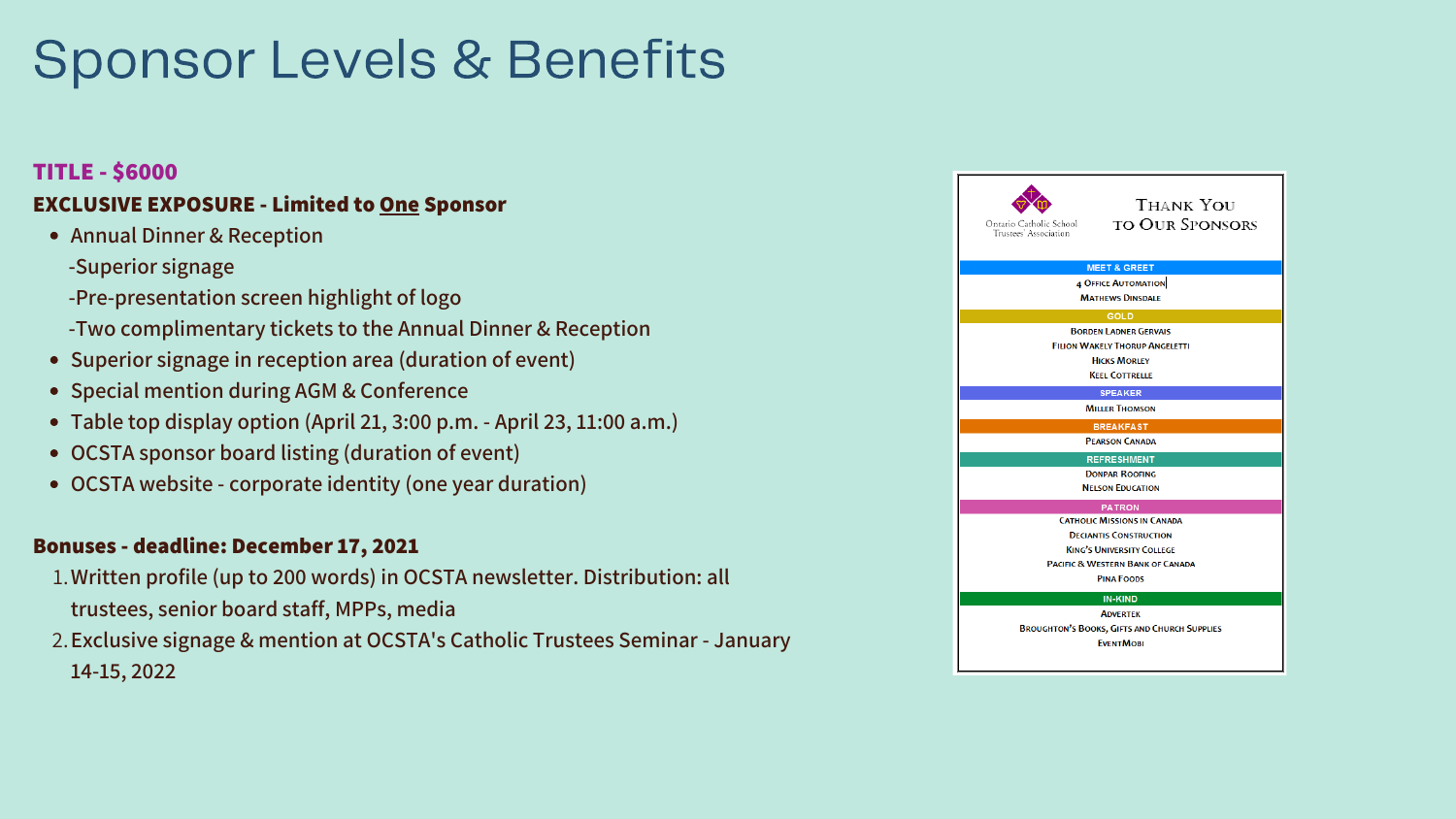- Annual Dinner & Reception
	- -Two complimentary tickets to the Annual Dinner & Reception
- Superior signage at the Meet & Greet Reception
- Special mention during AGM & Conference
- Table top display option (April 21, 3:00 p.m. April 23, 11:00 a.m.)
- OCSTA sponsor board listing (duration of event)
- OCSTA website corporate identity (one year duration)

- Written profile (up to 200 words) in OCSTA newsletter. Distribution: all trustees, senior board staff, MPPs, media 1.
- 2. Signage at OCSTA's Catholic Trustees Seminar January 14-15, 2022

### **MEET & GREET RECEPTION - \$4500**

### **EXCLUSIVE EXPOSURE - Limited to Two Sponsors**

#### **Bonuses - deadline: December 17, 2021**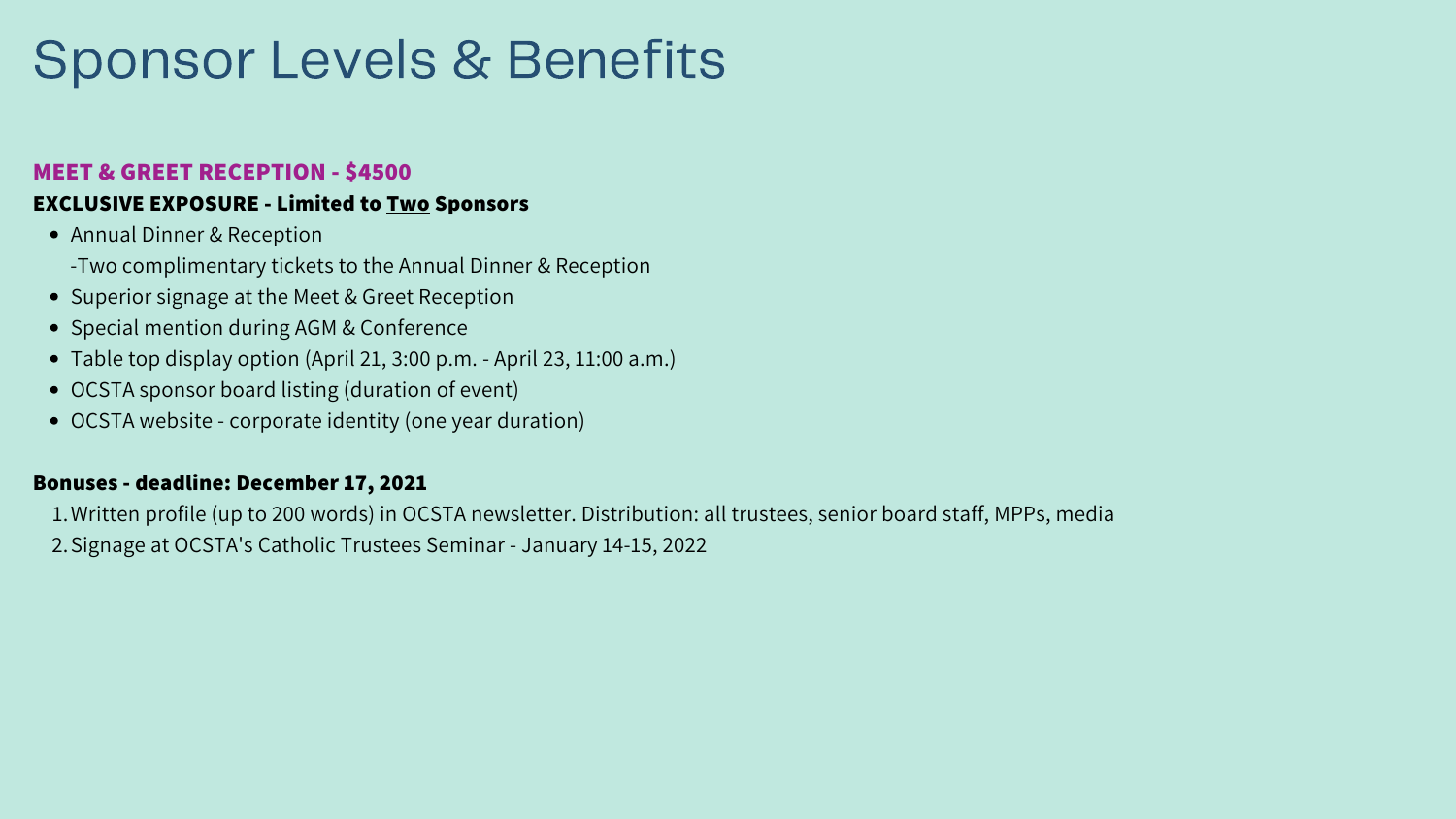- **Annual Dinner & Reception**
	- **-Two complimentary tickets to the Annual Dinner & Reception**
- **Special mention during AGM & Conference**
- **Table top display option (April 21, 3:00 p.m. - April 23, 11:00 a.m.)**
- **OCSTA sponsor board listing (duration of event)**
- **OCSTA website - corporate identity (one year duration)**

- **Superior signage at Opening Reception**
- **Special mention during Opening Ceremony**
- **OCSTA sponsor board listing (duration of event)**
- **OCSTA website - corporate identity (one year duration)**

**Signage at OCSTA's Catholic Trustees Seminar - January 14-15, 2022** 1.

# **GOLD - \$3000**

**Signage at OCSTA's Catholic Trustees Seminar - January 14-15, 2022** 1.

#### **Bonus - deadline: December 17, 2021**

#### **OPENING RECEPTION - \$2500**

#### **Bonus - deadline: December 17, 2021**

# Sponsor Levels & Benefits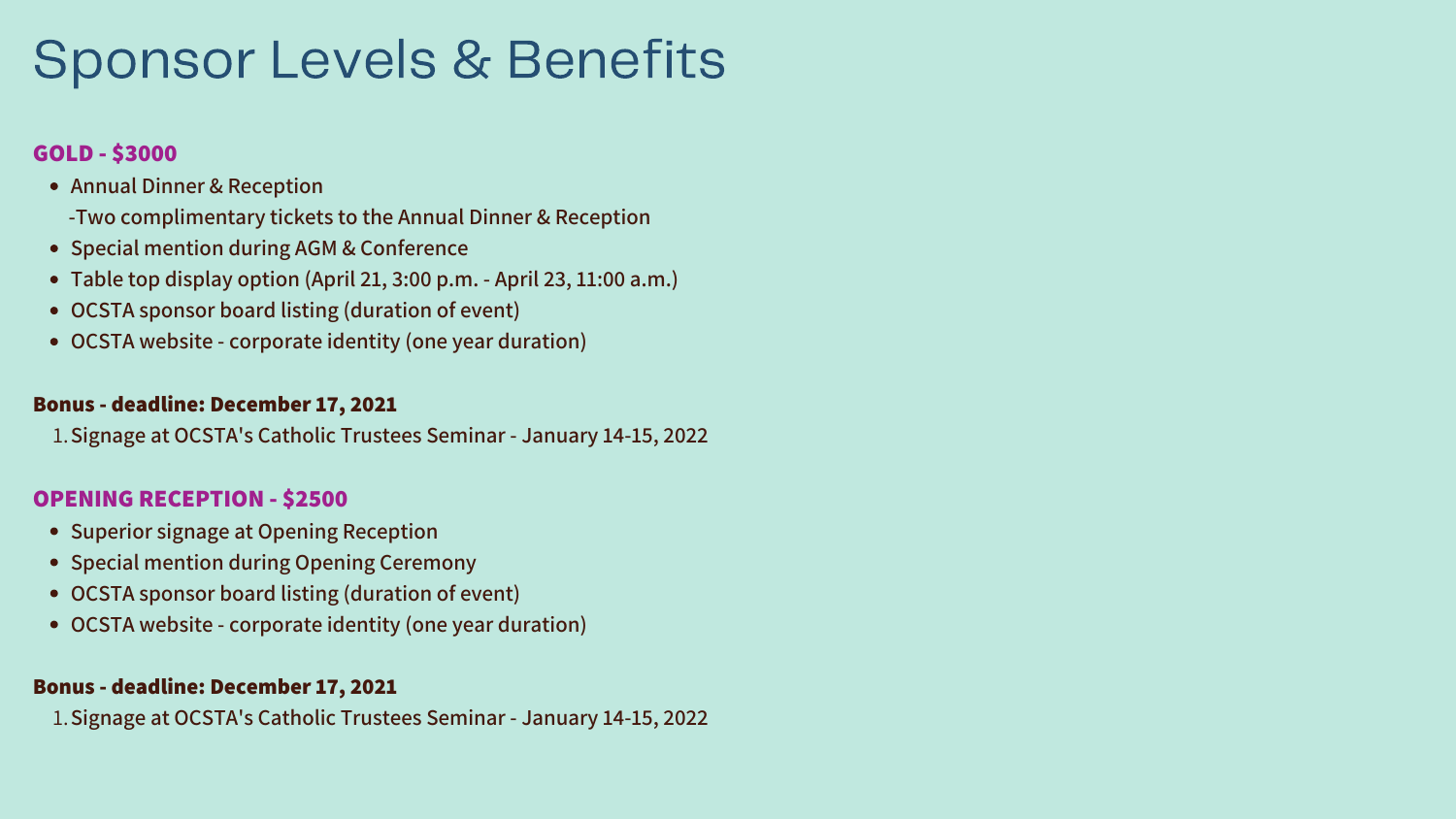- **Sponsor's logo displayed on screen before introduction**
- **Special mention during Conference**
- **OCSTA sponsor board listing (duration of event)**
- **OCSTA website - corporate identity (one year duration)**

- **Annual Dinner**
- **Recognition in the Annual Dinner program**
- **Dinner table signage**
- **OCSTA sponsor board listing (duration of event)**
- **OCSTA website - corporate identity (one year duration)**

**Signage at OCSTA's Catholic Trustees Seminar - January 14-15, 2022** 1.

# **SPEAKER - \$2000**

**Signage at OCSTA's Catholic Trustees Seminar - January 14-15, 2022** 1.

#### **Bonus - deadline: December 17, 2021**

### **ANNUAL DINNER WINE - \$1500**

### **Bonus - deadline: December 17, 2021**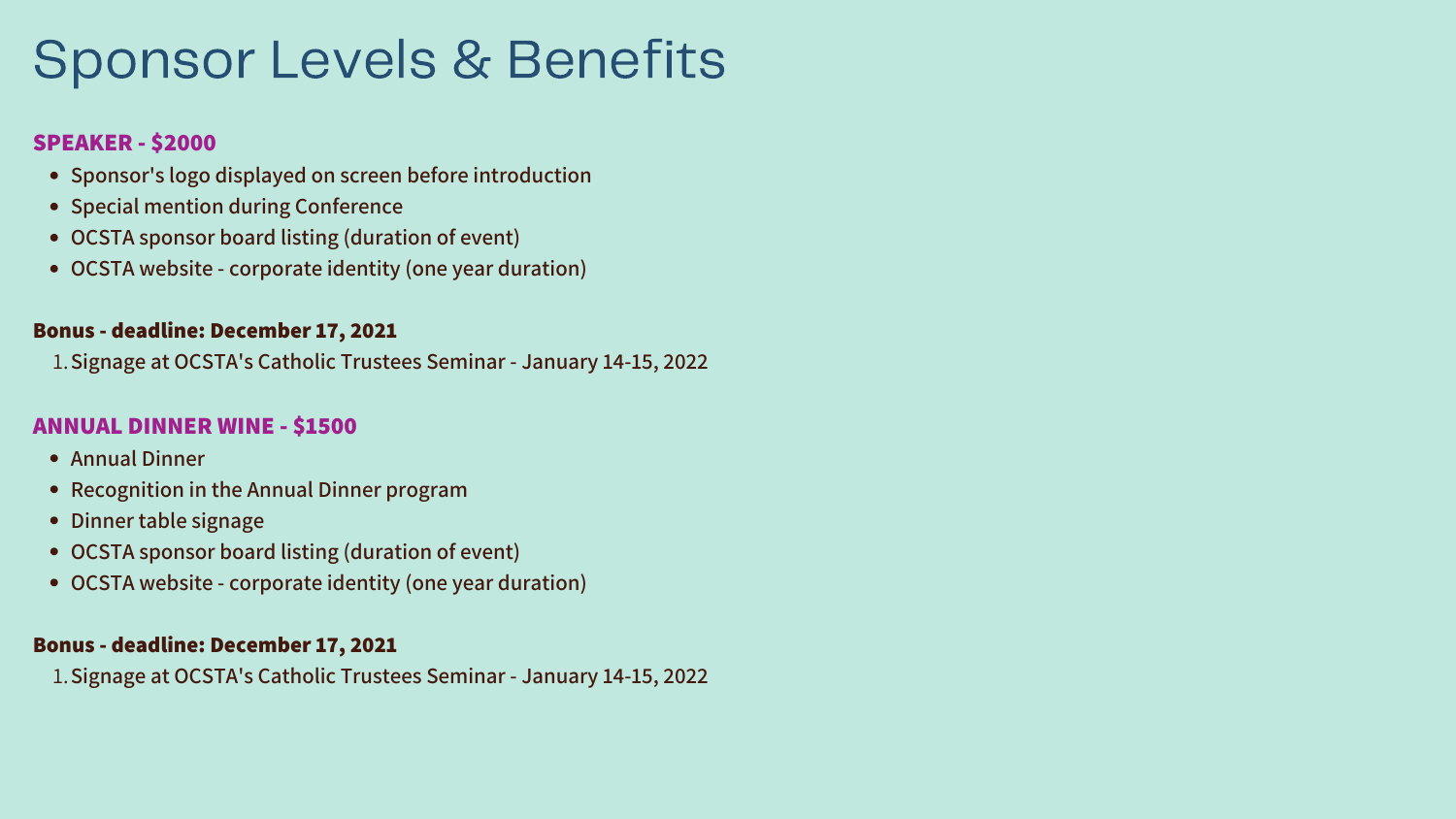- **Signage in breakfast area (April 22 & 23)**
- **OCSTA sponsor board listing (duration of event)**
- **OCSTA website - corporate identity (one year duration)**

- **Signage in refreshment area (April 22 & 23)**
- **OCSTA sponsor board listing (duration of event)**
- **OCSTA website - corporate identity (one year duration)**

**Signage at OCSTA's Catholic Trustees Seminar - January 14-15, 2022** 1.

## **BREAKFAST - \$1000**

**Signage at OCSTA's Catholic Trustees Seminar - January 14-15, 2022** 1.

### **Bonus - deadline: December 17, 2021**

### **REFRESHMENT - \$1000**

#### **Bonus - deadline: December 17, 2021**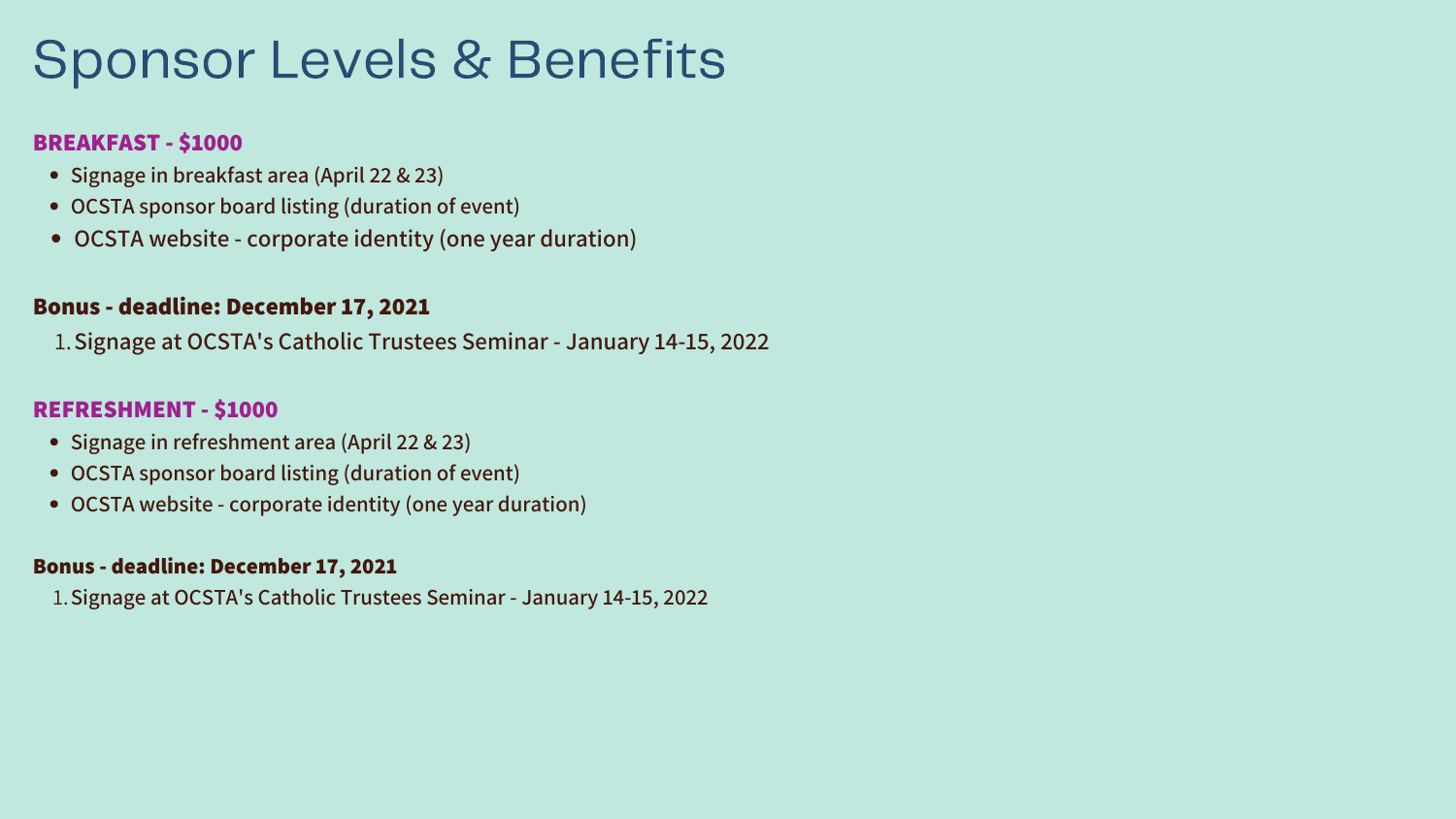- **Table top display option (April 21, 3:00 p.m. - April 23, 11:00 a.m.)**
- **Special mention during Conference**
- **OCSTA sponsor board listing (duration of event)**
- **OCSTA website - corporate identity (one year duration)**

- **OCSTA sponsor board listing (duration of event)**
- **OCSTA website - corporate identity (one year duration)**

**Signage at OCSTA's Catholic Trustees Seminar - January 14-15, 2022** 1.

**In-kind donations will be considered. Please contact Sharon McMillan at OCSTA to discuss.**

# **MEDIA - \$1000**

**Signage at OCSTA's Catholic Trustees Seminar - January 14-15, 2022** 1.

## **Please note: This category is open ONLY to media outlets (newspapers, magazines, websites, radio, TV, publishers)**

#### **Bonus - deadline: December 17, 2021**

### **PATRON - \$500**

#### **Bonus - deadline: December 17, 2021**

#### **IN-KIND**